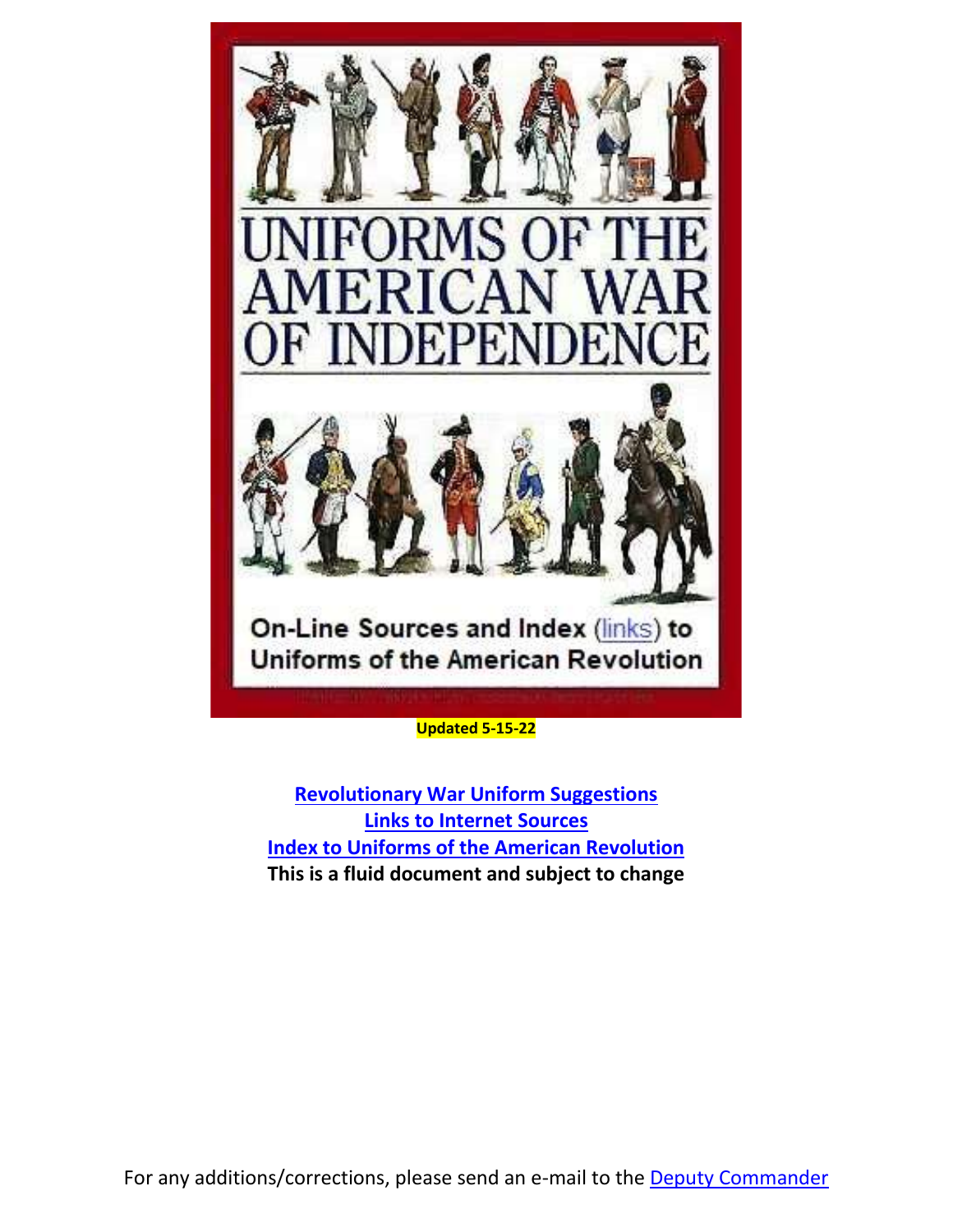# **Revolutionary War Uniform Suggestions**

#### Following Provided by Compatriot **Bob O'Neal**

This list will provide the new Color Guardsman an idea of the cost of a recommended uniform. (NOTE: Not all items are required to make up a complete uniform for Color Guard events).

**Regimental Uniform:** Preferred uniform for Color Guard leaders and flag bearers.

- Typical items: Tricorn hat, coat, waistcoat (vest), breeches/long overalls, stockings, buckled shoes.
- Tricorn Hat: Small (\$50.00) larger (\$64.00 to \$200.00)
- Coat: (\$134.00-\$355.00) Purchase of a coat can be deferred, as the other items make a suitable uniform
- Waistcoat: (\$40.00 or purchase a pattern for \$12.00 and DIY) (or purchase the Kit with pieces already cut for \$35.00 and have it sewn to fit locally
- Soldier Shirt: (\$45.00) or Ruffled shirt (\$60.00) (optional: collar, puffed sleeves, ruffles at throat & cuffs)
- Knee breeches: (\$90.00) or Long pants/leggings (\$85.00)

## **Optional accoutrement items:**

Leather Belt (\$22.00), Haversack (\$20.00), Canteen (\$50.00), Sword (\$80.00), pistol/musket replica (\$150.00), Bayonet (\$20.00), Powder Horn (\$20.00), Neck stock/tie (\$8.50), Long stockings (\$12.00), Shoulder boards/Sash (\$130.00 up) (Officers wear, 54" crimson silk sash, sword) (NCO's wear red sash/epaulets, red wool)

**Colonial Militiaman's Uniform:** Desirable for armed color guardsmen to flank the flag bearers.

- Typical items (sample cost):
- Round hat (\$40.00)
- Hunting frock (\$90.00)
- Waistcoat (\$40.00 or purchase a pattern for \$12.00 and DIY) (or purchase the Kit with pieces already cut for \$35.00 and have it sewn to fit locally.)
- Cravat (\$14.00)
- Long pants and/or leggings (\$85.00)
- Leather Belt (any will do)
- Moccasins, work boots, hiking boots, shoes/boots not critical (on hand)
- White soldier shirt or regular farm-type checked shirt. (\$45.00)
- Officers wear colored sash, NCO's colored wool sash (\$130.00)

## **Optional accoutrement items**:

Leggings: \$33.00, Haversack: \$20.00, Canteen: \$45.00, Rifle replica: \$180.00 (non-firing) Musket replica: \$150.00; Bayonet: \$20.00, Powder Horn: \$15.00; Tomahawk: \$15.00; Hunting knife.

<span id="page-1-0"></span>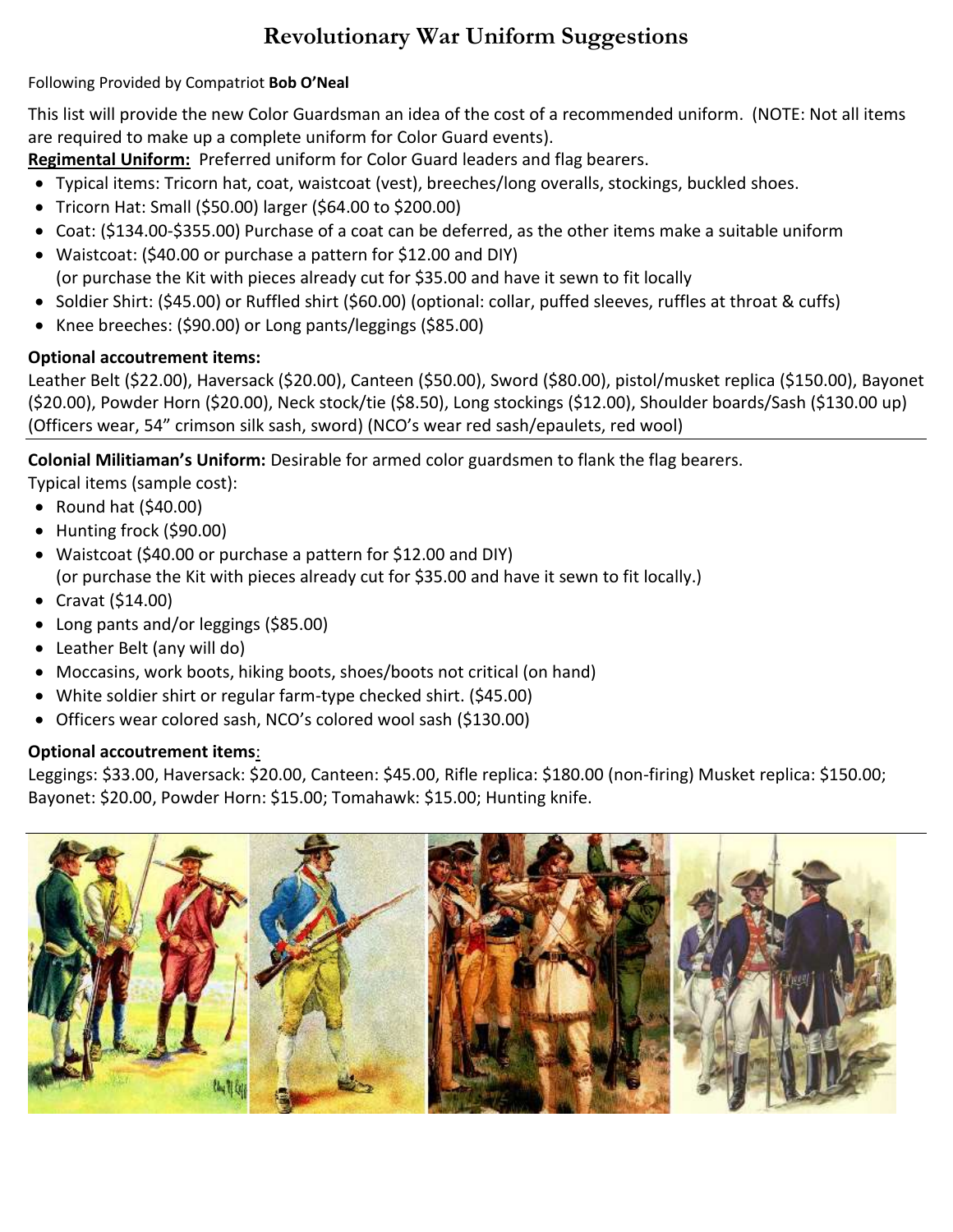#### • *Uniforms Only:*

**[Patrician Designs:](https://whidbeysewing.com/)** Custom uniforms made to order**.**

**[Sew Sew:](https://www.sharonsewsew.com/)** Sharon Urick specializes in military uniforms an historical clothing for ladies and gentlemen.

**[Costume Discounters:](https://www.costumediscounters.com/products/adult-regency-collection-red-white-and-blue-soldier-costume)** Good quality costume to serve as a loaner uniform (\$234).

**[Hong Kong Tailors \(Axis Powers\):](https://www.ebay.com/itm/Axis-Powers-APH-America-Uniform-Revolutionary-War-Cosplay-Costume/231404705906?_trkparms=aid%3D555018%26algo%3DPL.SIM%26ao%3D2%26asc%3D47300%26meid%3Da5ac7b08ee874f75a0be340255e9a329%26pid%3D100005%26rk%3D1%26rkt%3D6%26sd%3D331396594402%26itm%3D231404705906&_trksid=p2047675.c100005.m1851)** Made to measure. Includes coat, shirt, & long pants in polyester. Delivery, 5-8 weeks (\$89). (Best buy, but not the best quality)

**[American Heritage Clothing](http://www.colonialuniforms.com/)** Reenactor wool coats. Prices for American regimentals ... \$495 and up. Good quality but long delivery times **Whidbey Sewing [Victorian-Edwardian](https://www.facebook.com/Whidbeysewing/) Fashion**

**Antique and [Reproduction](https://www.facebook.com/Whidbeysewing/)** Custom uniforms

• *Full-Service Vendors:* Uniforms, Accessories, and Accoutrements

**[Historical Twist:](http://www.historicaltwiststore.com/)** Museum quality historical product. **[Jas. Townsend & Sons, Inc.](http://www.jas-townsend.com/):** Excellent quality period accouterments, clothes and uniforms. Good delivery. **[C. & D. Jarnagin Co:](http://www.jarnaginco.com/)** A complete source; good quality. Good delivery.

**[The Sutler of Mount](http://gggodwin-com.3dcartstores.com/) Misery:** (AKA GG Goodwin) Epaulets, Shoulder Knots, Shoes, Military Eqpt, etc. Good quality (Beware of long wait for custom made uniforms!)

**[Sampson Historical:](https://www.samsonhistorical.com/)** Provide full line of documented items for reenactors, museums.

**[By The Sword:](https://www.bytheswordinc.com/default.aspx)** Medieval and renaissance clothing, weapons, collectables and more

• *Militia, Riflemen & Accoutrements* **[Dixie Gun Works:](http://www.dixiegunworks.com/)** Good source for hunting frocks & replica weapons kit [\(British Brown Bess Flintlock](https://www.dixiegunworks.com/index/page/product/product_id/2029/category_id/323/category_chain/312,322,323/product_name/FR0825+Pedersoli+2nd+Model+Brown+Bess+Musket+Kit)**, \$995.00)**

**[Crazy Crow Trading Post:](http://www.crazycrow.com/)** Native American Craft Supplies & Mountain Man Craft Supply **[Smoke & Fire Co:](http://www.smoke-fire.com/)** Accessories, accoutrements **[Smiling Fox Forge:](https://smilingfoxforge.com/)** Axes, Knives, Blacksmithing, Buckles, Clothing, Colonial goods, Gun Supplies, Sewing, Tableware, Sewing, & Toys

**[Avalon Forge:](http://www.avalonforge.com/index.html)** Accoutrements at reasonable prices **[Medieval Collectibles](https://www.medievalcollectibles.com/)**: Full line of Clothing, Weaponry, & Accessories.

**[Najecki Reproductions:](http://www.najecki.com/repro/reproindex.html)** Full line of accoutrements for re-enactors (do not seem to be anxious to fill orders?)

**[Quarter Master General:](https://www.thequartermastergeneral.com/store/index.php?route=common/home)** Full line of accoutrements for re-enactors. Just about everything.

**[Etsy:](https://www.etsy.com/search?q=hunting%20frock&ref=auto1&as_prefix=hunting%20frock)** Hunting Frocks and Patterns. Also carry many other items related to the [Revolution.](https://www.etsy.com/search?q=revolutionary%20war&ref=auto-1&as_prefix=revolutionary)

• *Weapons*

**[Track of the Wolf:](https://www.trackofthewolf.com/Index.aspx)** Specializing in Muzzle loading guns, kits, parts, accoutrements, rendezvous gear, tents & a lot of other 18th century items. (**[catalog](https://www.trackofthewolf.com/Pdfs/catalog/catalog18.pdf)  [download-PDF](https://www.trackofthewolf.com/Pdfs/catalog/catalog18.pdf)**).

**[Access Heritage:](http://www.militaryheritage.com/musket7.htm)** Good source for replica weapons. For those wanting a **British (2nd Model) Short Land Pattern Brown Bess Flintlock Musket** \$549.00 + shipping \$45.00 (\$594.00)**.**

*(Note: This historically accurate musket is in a nonfiring state. This allows compliance with various firearms regulations & shipping company policy restrictions. A certified gunsmith may decide to alter it to a firing state by drilling the vent hole and test firing it).*

- *Accessories* **[Madame Joan's Wee Wiggies:](http://madamejoan.homestead.com/)** Hairpiece & wigs
- *Other Sources:* Mountain Man shows: Used items are often on sale at these events. **[WA State Muzzleloader's Association](http://www.wamuzzleloaders.com/home.html) [Cascade Mountain Men](https://www.facebook.com/Cascade-Mountain-Men-188424201194266/)**

#### • *Miscellaneous:*

**[Glendale Parade Store:](https://www.paradestore.com/)** Large assortment of items for the parade participant (carriers, swords, gloves, poles, etc.)

**[Fun.Com:](https://www.fun.com/mens-tall-black-costume-boots.html)** Affordable Tall Black Boots.

**[Historical Emporium](https://www.historicalemporium.com/store/mens-shoes-boots.php)** Another source for Boots and other items.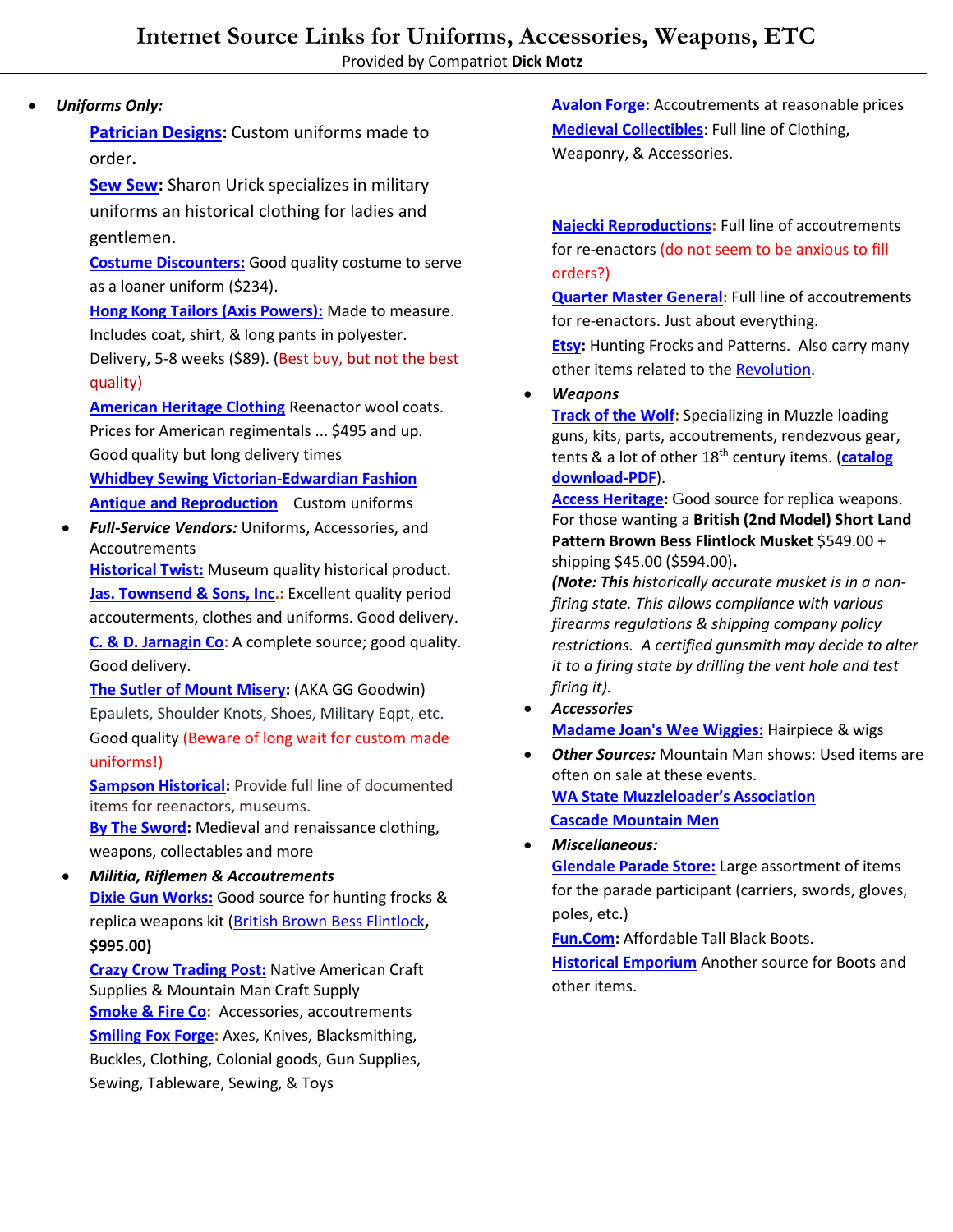<span id="page-3-0"></span>**[Uniforms of the American Revolution](http://www.srcalifornia.com/uniforms/uniforms.htm) [American Farmers Forming at Concord](http://www.srcalifornia.com/uniforms/p1.htm) [Sherburne's Continental Regiment, 1778 -](http://www.srcalifornia.com/uniforms/p2.htm) 1780 [Moylan's Light Dragoons, 1779](http://www.srcalifornia.com/uniforms/p3.htm) [Second Canadian Regiment of Infantry, 1776](http://www.srcalifornia.com/uniforms/p4.htm) [Fourth Connecticut Regiment of Infantry Continental Line](http://www.srcalifornia.com/uniforms/p5.htm) [Second Regiment of Connecticut Light Horse Militia, 1777](http://www.srcalifornia.com/uniforms/p6.htm) [Haslet's Delaware Regiment, 1776](http://www.srcalifornia.com/uniforms/p7.htm) [First Georgia Regiment of Infantry Continental Line, 1777](http://www.srcalifornia.com/uniforms/p8.htm) [Smallwood's Maryland Regiment, 1776](http://www.srcalifornia.com/uniforms/p9.htm) [Second Maryland Regiment of Continental Infantry, 1777](http://www.srcalifornia.com/uniforms/p10.htm) [Fourth Independent Company of Maryland State Troops, 1776](http://www.srcalifornia.com/uniforms/p11.htm) [Second Massachusetts Regiment of Continental Infantry, 1777](http://www.srcalifornia.com/uniforms/p12.htm) [Massachusetts Regiment of Artillery, 1775-1776 --](http://www.srcalifornia.com/uniforms/p13.htm) Knox's Artillery [Second New Hampshire Regiment of Infantry, 1777 Continental Line](http://www.srcalifornia.com/uniforms/p14.htm) [Third New Jersey Regiment, 1777 Continental Line](http://www.srcalifornia.com/uniforms/p15.htm) [Third New York Regiment, 1775, Continental Line](http://www.srcalifornia.com/uniforms/p16.htm) [Captain John Lamb's New York Artillery Company, 1775](http://www.srcalifornia.com/uniforms/p17.htm) [Third North Carolina Regiment of Infantry, 1778 Continental Line](http://www.srcalifornia.com/uniforms/p18.htm) [First Pennsylvania Battalion, 1775 -](http://www.srcalifornia.com/uniforms/p19.htm) 1776 [Pennsylvania State Regiment, 1777 -](http://www.srcalifornia.com/uniforms/p20.htm) 13th Pennsylvania Line [Rhode Island Train of Artillery, 1775](http://www.srcalifornia.com/uniforms/p21.htm) [Second Rhode Island Regiment of Infantry, 1779](http://www.srcalifornia.com/uniforms/p22.htm) [Second South Carolina Regiment of Infantry, 1776](http://www.srcalifornia.com/uniforms/p23.htm) [Green Mountain Rangers, 1776](http://www.srcalifornia.com/uniforms/p24.htm) [Lt. Ira Allen's Green Mountain Rangers, 1775](http://www.srcalifornia.com/uniforms/p25.htm) [Virginia Light Dragoons, 1776](http://www.srcalifornia.com/uniforms/p26.htm) [Independent Companies, 1775](http://www.srcalifornia.com/uniforms/r1.htm) [Miscellaneous Organizations, Continental Army, 1776](http://www.srcalifornia.com/uniforms/r2.htm) [Commander-in-Chief and Line Officers, 1779](http://www.srcalifornia.com/uniforms/r3.htm) [Continental Infantry, 1779-1783](http://www.srcalifornia.com/uniforms/r4.htm) [Continental Artillery, 1777-1783](http://www.srcalifornia.com/uniforms/r5.htm) [Light Infantry, 1782](http://www.srcalifornia.com/uniforms/r6.htm) [Infantry and Artillery, 1783](http://www.srcalifornia.com/uniforms/r7.htm) [Sir William Howe, Commander-in-Chief of the British Armies in America](http://www.srcalifornia.com/uniforms/p27.htm) [British Seventeenth Regiment of Light Dragoons, 1775-1783](http://www.srcalifornia.com/uniforms/p28.htm) [Musicians of the British Fourth Regiment of Foot, 1778](http://www.srcalifornia.com/uniforms/p29.htm) [Grenadier Company, Fifth Regiment of Foot, 1776](http://www.srcalifornia.com/uniforms/p30.htm) [Light Infantry, British Tenth Regiment of Foot, 1775](http://www.srcalifornia.com/uniforms/p31.htm) [Drummers, British Tenth Regiment of Foot, 1775 -](http://www.srcalifornia.com/uniforms/p32.htm) 1783 [Royal North British Fusileers](http://www.srcalifornia.com/uniforms/p33.htm) [Light Infantry Company, British Fortieth Regiment of Foot, 1776](http://www.srcalifornia.com/uniforms/p34.htm)**